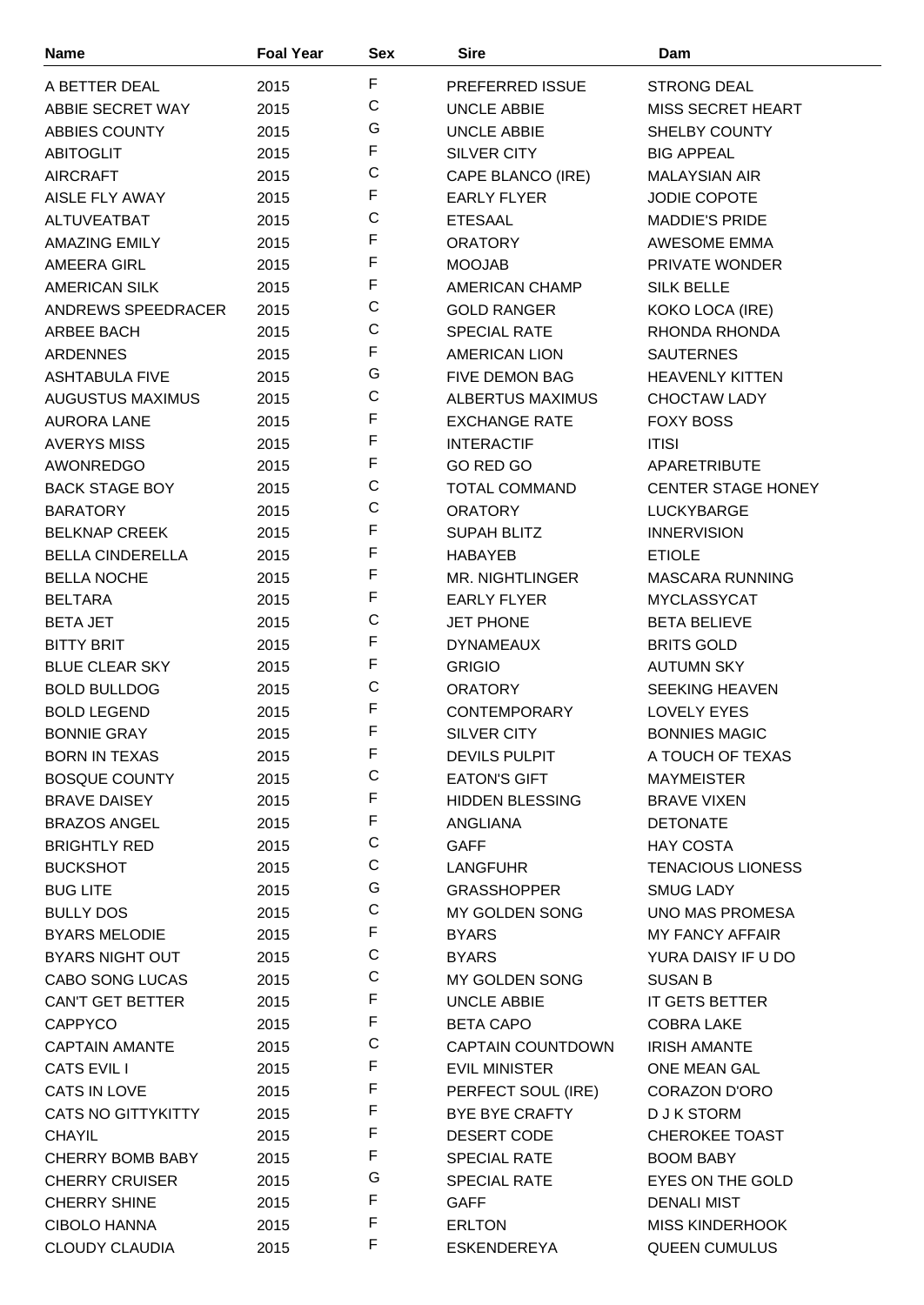| <b>Name</b>               | <b>Foal Year</b> | Sex          | <b>Sire</b>               | Dam                       |
|---------------------------|------------------|--------------|---------------------------|---------------------------|
| <b>COME AND TAKE IT</b>   | 2015             | C            | <b>SING BABY SING</b>     | <b>UNDECLARED</b>         |
| <b>COMMAND HUMOR</b>      | 2015             | F            | <b>CONTEMPORARY</b>       | <b>BET SWEET</b>          |
| <b>COMMANDER JACK</b>     | 2015             | C            | <b>TOTAL COMMAND</b>      | <b>K C WINFREY</b>        |
| <b>CONTINENTAL SUIT</b>   | 2015             | C            | <b>EARLY FLYER</b>        | PRETTY CHARMING           |
| <b>CORLUNA</b>            | 2015             | F            | UNBRIDLED'S HEART         | RED MOON CAT              |
| <b>COWBOY BLING</b>       | 2015             | $\mathsf{C}$ | <b>TOO MUCH BLING</b>     | <b>FRIEDA FRAU</b>        |
| <b>COWBOY BREEZE</b>      | 2015             | C            | <b>ORATORY</b>            | <b>ATLANTIC FURY</b>      |
| <b>COWBOY PULPIT</b>      | 2015             | C            | <b>ORATORY</b>            | <b>MYSTERIOUS LIGHT</b>   |
| <b>CRAZY IVAN</b>         | 2015             | C            | <b>CAPTAIN COUNTDOWN</b>  | RHONDA LEGS' STORM        |
| <b>CROSSTIME</b>          | 2015             | $\mathsf C$  | <b>CROSSBOW</b>           | <b>BRIDAL GAL</b>         |
| <b>CUSTOM INFINITY</b>    | 2015             | C            | <b>LION HEART</b>         | <b>CIDAQ</b>              |
| <b>CZARS MAN</b>          | 2015             | C            | <b>GO NOW</b>             | <b>QUEEN MERLOT</b>       |
| <b>CZECH INCLUDED</b>     | 2015             | M            | <b>INCLUDE</b>            | <b>TRENCH CAT</b>         |
| D Y BUTTON                |                  | C            | <b>REDDING COLLIERY</b>   | <b>ASTORIA SONG</b>       |
|                           | 2015             | C            |                           |                           |
| DANIEL ROAD               | 2015             | F            | <b>CITY STREET</b>        | <b>FALFURRIAS</b>         |
| <b>DANZIGS CARD</b>       | 2015             | C            | <b>ETESAAL</b>            | <b>FASHION CARD</b>       |
| <b>DARYLSOTHERENGINE</b>  | 2015             | F            | <b>EATON'S GIFT</b>       | <b>HARPOON HATTIE</b>     |
| <b>DEES LOCA MOTION</b>   | 2015             | G            | <b>BULLET TRAIN (GB)</b>  | <b>DEELOCA</b>            |
| <b>DELICIOUS</b>          | 2015             | F            | <b>GRASSHOPPER</b>        | SUCCESSFULLY SWEET        |
| DEMO DAY                  | 2015             | C            | <b>SPECIAL RATE</b>       | RED PATH                  |
| DERBY DAY RAIDER          | 2015             |              | <b>BLACK RAIDER</b>       | <b>CRIMSON BULLET</b>     |
| <b>DESTINY PLAYER</b>     | 2015             | C            | <b>INTIMIDATOR</b>        | <b>DIXIE'S DESTINY</b>    |
| DEW ROCK                  | 2015             | G            | AMERICAN CHAMP            | <b>HAIL SHE'S CAPTAIN</b> |
| DIA DEL CERDO             | 2015             | F            | DAY OF THE CAT            | <b>GINNY'S PIG</b>        |
| <b>DIRECT DIAL</b>        | 2015             | C            | <b>TOO MUCH BLING</b>     | <b>FAST FIND</b>          |
| DIXIELAND COMMAND         | 2015             | C            | <b>TOTAL COMMAND</b>      | <b>DIXIE BRIDGE</b>       |
| <b>DOCTOR WITT</b>        | 2015             | C            | <b>FIVE DEMON BAG</b>     | ANGRY ANGEL               |
| <b>DODDSSONG</b>          | 2015             | F            | MY GOLDEN SONG            | <b>DODD</b>               |
| <b>DONNA'S TRUE BLING</b> | 2015             | F            | YES, IT'S TRUE            | <b>IMA THREE BLINGER</b>  |
| <b>DOSIE</b>              | 2015             | F            | THUNDER PERFECT           | APRIL CLOUDS              |
| DR. BOEHRER               | 2015             | C            | <b>SILVER CITY</b>        | <b>VIGOROUS FEELINGS</b>  |
| <b>DYNABULLET</b>         | 2015             | M            | <b>FAST BULLET</b>        | <b>DYNACHICK</b>          |
| <b>DYNAMIC APPEAL</b>     | 2015             | F            | <b>DYNAMEAUX</b>          | <b>MAGICAL APPEAL</b>     |
| <b>EARLY DOUBLE</b>       | 2015             | $\mathsf C$  | <b>EARLY FLYER</b>        | LIL' MARY JANE            |
| <b>EARLY FLYING GOLD</b>  | 2015             | F            | <b>EARLY FLYER</b>        | MY GOLDEN NATIVE          |
| <b>EASTER SNAP</b>        | 2015             | G            | <b>ETESAAL</b>            | <b>SENECA SONG</b>        |
| <b>EASY SO EASY</b>       | 2015             | С            | <b>GENERAL MIKE</b>       | <b>TACONA'S CLIPPER</b>   |
| <b>EATON'S BOOGIE</b>     | 2015             | F            | <b>EATON'S GIFT</b>       | <b>IT'STIMETOBOOGIE</b>   |
| <b>EBONY NIGHTS</b>       | 2015             | F            | <b>GIANT OAK</b>          | <b>EBONY ROCK</b>         |
| EL AMANTE GRANDE          | 2015             | C            | <b>EL AMANTE</b>          | CATCH YOUR FANCY          |
| EL CORNEJO                | 2015             | C            | <b>DENIS OF CORK</b>      | UNBRIDLED SKYHAWK         |
| ELCABALLODELMANANA        | 2015             | G            | <b>ETESAAL</b>            | <b>MYNEXTHORSE</b>        |
| <b>ELLIE BROCK</b>        | 2015             | F            | <b>INTIMIDATOR</b>        | <b>ROCKSTAL</b>           |
| <b>ELNINOROMEO</b>        | 2015             | $\mathsf C$  | <b>HALO'S SHADOW</b>      | <b>GILDED QUEEN</b>       |
| <b>ENOUGH BLING</b>       | 2015             | C            | <b>TOO MUCH BLING</b>     | <b>BEARLY ENOUGH</b>      |
| <b>ESPRESSO LITE</b>      | 2015             | F            | LIGHT UP THE SCORE        | <b>ESPRESSO CANDY</b>     |
| <b>EUROFELON</b>          | 2015             | C            | <b>EUROEARS</b>           | <b>WATCH THE SUN RISE</b> |
| <b>EVIL WAYS</b>          | 2015             | F            | <b>SILVER CITY</b>        | <b>EARLYISH</b>           |
| <b>EXOTERIC MELODY</b>    | 2015             | F            | ADVANCEEXPECTATION        | <b>EXOTERIC</b>           |
| <b>EXPECT THE MAN</b>     | 2015             | C            | <b>LITTLEEXPECTATIONS</b> | <b>SENECA WOMAN</b>       |
| EYES ON RED               | 2015             | C            | <b>CONTEMPORARY</b>       | <b>LITTLE LEGEND</b>      |
| <b>FAMILY CUSTOM</b>      | 2015             | F            | <b>CUSTOM FOR CARLOS</b>  | <b>GOOD GRANNY</b>        |
| <b>FANTASTIC WARRIOR</b>  | 2015             | С            | SONGANDAPRAYER            | <b>MAGIC SHAW</b>         |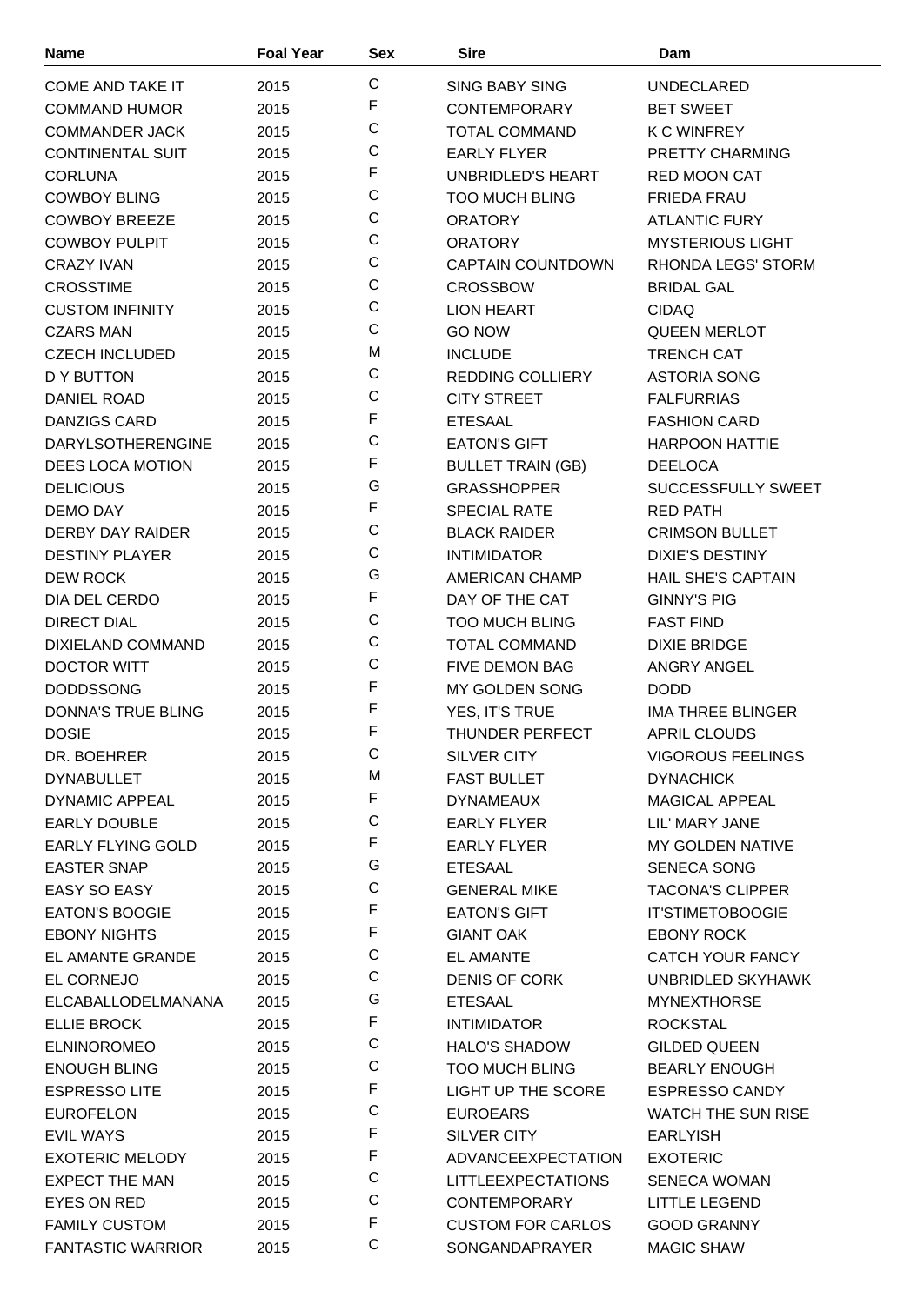| <b>Name</b>               | <b>Foal Year</b> | Sex         | <b>Sire</b>               | Dam                       |
|---------------------------|------------------|-------------|---------------------------|---------------------------|
| <b>FAST LEROY BROWN</b>   | 2015             | C           | <b>EARLY FLYER</b>        | <b>SEA LILLY SIS</b>      |
| <b>FAVIAN</b>             | 2015             | C           | NIAGARA CAUSEWAY          | <b>CASHEL</b>             |
| <b>FEARLESS ALEX</b>      | 2015             | G           | <b>FEARLESS EAGLE</b>     | <b>MISS DYNAFLO</b>       |
| <b>FIFTEEN GOLDEN</b>     | 2015             | F           | <b>MY GOLDEN SONG</b>     | <b>FLYING NATIVE</b>      |
| <b>FINAL ARROW</b>        | 2015             | C           | <b>CROSSBOW</b>           | <b>FINAL TRICK</b>        |
| <b>FLASH TAG</b>          | 2015             | F           | <b>ORATORY</b>            | <b>HARLAN ASH</b>         |
| <b>FLIGHT QUEEN</b>       | 2015             | M           | <b>EARLY FLYER</b>        | BETTER THAN MOST          |
| <b>FLYING LADIES MAN</b>  | 2015             | C           | <b>EARLY FLYER</b>        | AFFLUENT LADY             |
| <b>FREAKISH</b>           | 2015             | C           | <b>STATE YOUR CASE</b>    | <b>SHEIKRA</b>            |
| <b>FRILLY FRILL</b>       | 2015             | F           | <b>BETA CAPO</b>          | UNBRIDLED FRILL           |
| <b>FULL BLAST BLING</b>   | 2015             | C           | <b>TOO MUCH BLING</b>     | <b>JOLENA COLLEENA</b>    |
| <b>GALACTICA</b>          | 2015             | G           | <b>UNCLE ABBIE</b>        | <b>CASTELLI'S ACE</b>     |
| <b>GATO CALIENTE</b>      | 2015             | C           | DAY OF THE CAT            | <b>SMOKING MEMO</b>       |
| <b>GET THE BLING</b>      | 2015             | $\mathsf C$ | <b>TOO MUCH BLING</b>     | DEEYA MARIA               |
| <b>GIFT BAG</b>           | 2015             | F           | <b>FIVE DEMON BAG</b>     | <b>GROOVY CHICK</b>       |
| <b>GLAD YOU CAME</b>      | 2015             | G           | <b>MATTHEWSBURG</b>       | <b>DAYBEFOREYOU</b>       |
| GO CAT GO                 | 2015             | F           | <b>UNCLE ABBIE</b>        | DARING TACTICS            |
| <b>GOLD LABEL</b>         | 2015             | C           | MY GOLDEN SONG            | <b>TASTEFULLYXCESSIVE</b> |
| <b>GOLDEN SPUR</b>        | 2015             | F           | MY GOLDEN SONG            | <b>SHESABIGCAT</b>        |
| <b>GONE WITH THE CAT</b>  | 2015             | $\mathsf C$ | <b>INTIMIDATOR</b>        | <b>COPE WITH THE CAT</b>  |
| <b>GOODNIGHT SONG</b>     | 2015             | F           | MY GOLDEN SONG            | PETE'S FIVE               |
| <b>GRADYZ KAT</b>         | 2015             | C           | <b>SILVER CITY</b>        | <b>PANTHER KAT</b>        |
| <b>GRASS DUCK</b>         | 2015             | C           | <b>GRASSHOPPER</b>        | <b>WOOD DUCK</b>          |
| <b>GRASSHOPPER SHAKE</b>  | 2015             | F           | <b>GRASSHOPPER</b>        | <b>MILKSHAKE</b>          |
| <b>GREYSTOKE</b>          | 2015             | C           | <b>WIMBLEDON</b>          | <b>CLIMB TO THE STARS</b> |
| <b>HALLOWED LASSIE</b>    | 2015             | F           | <b>UNCLE ABBIE</b>        | <b>LIBBIES MISSION</b>    |
| <b>HE'S FOR REAL</b>      | 2015             | G           | A. P. RIDGE               | SEE AND BE SEEN           |
| <b>HE'S GOT HOPS</b>      | 2015             | C           | <b>GRASSHOPPER</b>        | <b>TEENIE TALLY</b>       |
| <b>HEARTBOUND</b>         | 2015             | $\mathsf C$ | <b>UNBRIDLED'S HEART</b>  | DA VINNA                  |
| HES GOT GUNS              | 2015             | C           | <b>JUSTIN PHILLIP</b>     | <b>DAKOTA LASS</b>        |
| <b>HIGH DEF RIDGE</b>     | 2015             | F           | <b>RONRIDGE WILL</b>      | <b>JOVIALISA RIDGE</b>    |
| <b>HIGHWAY SONG</b>       | 2015             | G           | <b>MY GOLDEN SONG</b>     | <b>TERRIFIC SPEED</b>     |
| HONDOS CELESTICMAN        | 2015             | С           | <b>CELESTIC NIGHT</b>     | LADY HI TECK              |
| <b>HOP GRASSER</b>        | 2015             | C           | <b>GRASSHOPPER</b>        | <b>EMPTOR</b>             |
| <b>HOUSE OF SONG</b>      | 2015             | $\mathsf C$ | <b>HOUSE OF TERRORS</b>   | TOP TEN HIT               |
| <b>HOUSTON ARROW</b>      | 2015             | C           | <b>GRASSHOPPER</b>        | MY HEAVEN                 |
| <b>HOWBOUTTHISCOWGIRL</b> | 2015             | F           | <b>MY GOLDEN SONG</b>     | <b>NOTHINBETTERTODO</b>   |
| <b>HUDSON'S HUNT</b>      | 2015             | $\mathsf C$ | SILVER CITY               | CIELO DOVE                |
| <b>HUNTRESS</b>           | 2015             | F           | <b>CROSSBOW</b>           | KISS BUDDHA BYEBYE        |
| I'M SOLID GONE            | 2015             | C           | <b>TOO MUCH BLING</b>     | <b>SORORITY RUSH</b>      |
| <b>IKNOWIAM</b>           | 2015             | F           | <b>GAFF</b>               | <b>ITHINKIAMAWINNER</b>   |
| <b>IMMA WILD EURO</b>     | 2015             | C           | <b>EUROEARS</b>           | <b>IMMA BE WILD</b>       |
| <b>INFINITE JOY</b>       | 2015             | F           | THE LUMBER GUY            | LET JOY REIGN             |
| <b>INFINITE O'PRADO</b>   | 2015             | $\mathsf C$ | PADDY O'PRADO             | <b>HIVE QUEEN</b>         |
| <b>INFINITE OZ</b>        | 2015             | F           | <b>CROWN OF THORNS</b>    | A DAY IN OZ               |
| <b>INFINITE ROAD</b>      | 2015             | C           | <b>IRISH ROAD</b>         | <b>FRANKINCESS</b>        |
| <b>INFINITORY</b>         | 2015             | F           | <b>ORATORY</b>            | <b>TALE OF PLUMLAKE</b>   |
| <b>INTIMIDATING ANGEL</b> | 2015             | F           | <b>GAFF</b>               | <b>PROUD PLAYER</b>       |
| <b>IRISH CITY LAD</b>     | 2015             | $\mathsf C$ | <b>IRISH ROAD</b>         | <b>BLU CITY GIRL</b>      |
| <b>IRON KNIGHT</b>        | 2015             | $\mathsf C$ | <b>ADVANCEEXPECTATION</b> | <b>HONEYHAM</b>           |
| <b>ISLAND KING</b>        | 2015             | C           | <b>FLOWER ALLEY</b>       | <b>ISLAND PRINCESS</b>    |
| <b>IT'S OUR MARGARITA</b> | 2015             | F           | <b>IT'S A SIGNER</b>      | <b>OUR GLAMAZON</b>       |
| JD SILVERKING             | 2015             | C           | SILVER CITY               | COMEDY AT THE MET         |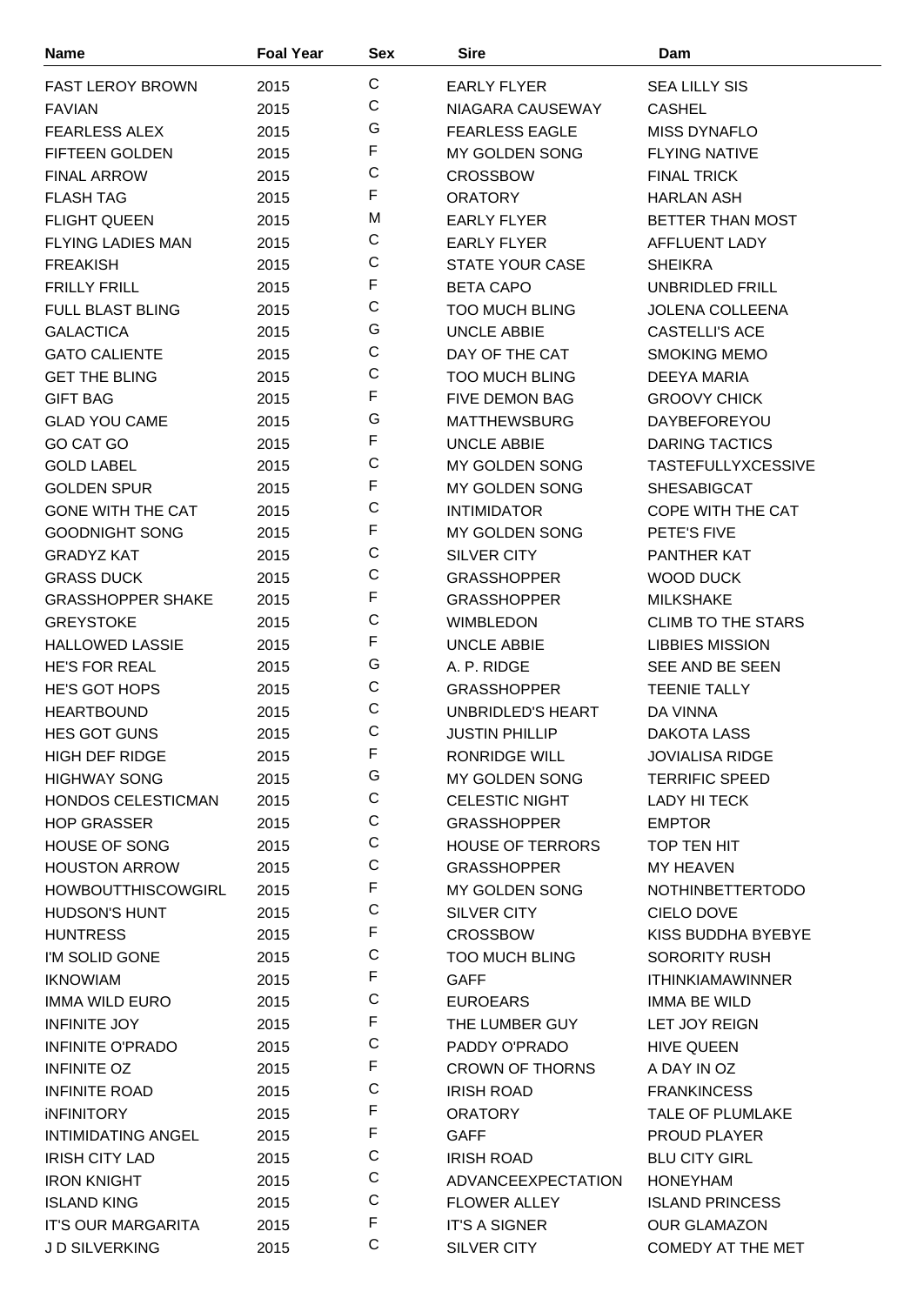| <b>Name</b>                                  | <b>Foal Year</b> | Sex         | <b>Sire</b>                                     | Dam                                         |
|----------------------------------------------|------------------|-------------|-------------------------------------------------|---------------------------------------------|
| <b>JAIME'S LIL FEAR</b>                      | 2015             | F           | <b>FEARLESS EAGLE</b>                           | <b>ITCOULDHAPPEN</b>                        |
| <b>JAMARS GOLDDIGGER</b>                     | 2015             | C           | <b>MEMORIES LAST</b>                            | <b>GOLD DIGGING TONI</b>                    |
| <b>JAMARS WHITEGOLD</b>                      | 2015             | $\mathsf C$ | <b>MEMORIES LAST</b>                            | PLATIADA WHITEGOLD                          |
| <b>JAYE'S MR BLING</b>                       | 2015             | G           | <b>TOO MUCH BLING</b>                           | <b>GREAT LADY B</b>                         |
| JET R.                                       | 2015             | C           | <b>JET PHONE</b>                                | MICKEY R.                                   |
| <b>JIANNA'S PAL</b>                          | 2015             | F           | MY PAL CHARLIE                                  | <b>JIANNA'S PEGASUS</b>                     |
| <b>JIM'S PROUD GIRL</b>                      | 2015             | F           | <b>FEARLESS EAGLE</b>                           | <b>BUMFOOJALUM</b>                          |
| <b>JOHN LOUIS' EBONY</b>                     | 2015             | F           | <b>JOHN LOUIS' BLUE</b>                         | <b>JOHN LOUIS SILK</b>                      |
| <b>JOHN LOUIS' RIVER</b>                     | 2015             | F           | <b>JOHN LOUIS' BLUE</b>                         | <b>KRISTYS DYNA</b>                         |
| <b>JUDY'S GIVENANGEL</b>                     | 2015             | F           | <b>SAINTS N' SINNERS</b>                        | <b>JUDY'S POINT GIVEN</b>                   |
| <b>JUST STORMY</b>                           | 2015             | C           | <b>GET STORMY</b>                               | <b>MORE SILVER</b>                          |
| <b>JUSTAS LOUD</b>                           | 2015             | G           | <b>ORATORY</b>                                  | <b>SEXY LIBRARIAN</b>                       |
| <b>KATS SECOND SILVER</b>                    | 2015             | G           | <b>SILVER CITY</b>                              | <b>RED THREAD</b>                           |
| KAY K NIKKI                                  | 2015             | F           | <b>UNCLE ABBIE</b>                              | HI CLASS STYLE                              |
| <b>KENDALL'SEATMYDUST</b>                    | 2015             | F           | <b>COMMANCHERO</b>                              | <b>KYLA'S KITTEN</b>                        |
| <b>KING CREOLE</b>                           | 2015             | G           | <b>ANGLIANA</b>                                 | <b>CAJUN FRENCH</b>                         |
| <b>KINGDOM EXXPRES</b>                       | 2015             | F           | <b>HOLIDAY PROMISE</b>                          | <b>TICKET</b>                               |
| <b>KINGPIN RULER</b>                         | 2015             | C           | <b>EATON'S GIFT</b>                             | <b>WALK AWAY RULER</b>                      |
| <b>KINGSVILLE</b>                            | 2015             | G           | <b>STREET MOVE</b>                              | DAY LILY                                    |
| <b>KIRBY'S GAL</b>                           | 2015             | F           | <b>GRASSHOPPER</b>                              | <b>GEMS FOR MY GAL</b>                      |
| <b>KIT MINISTER</b>                          | 2015             | F           | <b>EVIL MINISTER</b>                            | THISCAT'SGOTCLASS                           |
| <b>KITE TROUBLE</b>                          |                  | F           | <b>GAFF</b>                                     | <b>COSTAS KITE</b>                          |
| <b>KYLIE'S SONG</b>                          | 2015             | F           |                                                 | <b>MISS ROY</b>                             |
|                                              | 2015             | F           | MY GOLDEN SONG                                  |                                             |
| <b>KYRA</b>                                  | 2015             | F           | <b>JET PHONE</b>                                | <b>WAVE N SMILE</b>                         |
| LA INCOMPARABLE<br><b>LADY OF DISCRETION</b> | 2015             | F           | <b>FIVE DEMON BAG</b><br><b>DISCREETLY MINE</b> | <b>RAVIN IN THE HEAT</b><br>THE LADY RIGALI |
|                                              | 2015             | F           |                                                 |                                             |
| <b>LADY PERDITA</b>                          | 2015             | F           | <b>SHAKESPEARE</b>                              | <b>FANCY LOCKET</b>                         |
| <b>LADY SKIP AWAY</b>                        | 2015             | F           | <b>TALKING DUKE</b>                             | <b>MISS BAMBEE BELLE</b>                    |
| <b>LAKOTA PRINCESS</b>                       | 2015             | C           | MR. NIGHTLINGER                                 | <b>LOOSE PLAY</b>                           |
| <b>LANDBANK</b>                              | 2015             | C           | <b>EATON'S GIFT</b>                             | <b>LOVES A FIGHT</b>                        |
| <b>LAS VEGAS STORM</b>                       | 2015             | F           | MY GOLDEN SONG                                  | <b>CATS MEOW</b>                            |
| <b>LAUNCHED MONEY</b>                        | 2015             | G           | LAUNCHED MISSILE                                | <b>WHATMONEYCANTBUY</b>                     |
| <b>LETHAL MOVE</b>                           | 2015             | F           | <b>STREET MOVE</b>                              | LETHAL TEMPER                               |
| <b>LIGHT UP THE DEVIL</b>                    | 2015             | F           | <b>LIGHT UP THE SCORE</b>                       | THE DEVIL IS MINE                           |
| <b>LIGHTUMUPCUTIE</b>                        | 2015             | G           | <b>GAFF</b>                                     | <b>RIVERSIDE PARADE</b>                     |
| LIL CAPO CADDY                               | 2015             | F           | <b>BETA CAPO</b>                                | LIL PINK CADILLAC                           |
| LITTLE CREOLE                                | 2015             | F           | RAISE A ROUGHHOUSE                              | <b>LITTLE WHIPS</b>                         |
| <b>LITTLE PROWLESS</b>                       | 2015             | F           | <b>LITTLEEXPECTATIONS</b>                       | PROWESS SENECA                              |
| <b>LITTLE RED FLYER</b>                      | 2015             | C           | <b>EARLY FLYER</b>                              | <b>LADY ANN SUMMERS</b>                     |
| LITTLE WILDCAT                               | 2015             | C           | <b>LITTLEEXPECTATIONS</b>                       | <b>FEARLESS WILDCAT</b>                     |
| LOCAL GUY                                    | 2015             | C           | UNCLE ABBIE                                     | TREE LOVER                                  |
| <b>LOOKIECOOKIE</b>                          | 2015             | C           | <b>CITY STREET</b>                              | <b>FLATBUSH FLYER</b>                       |
| <b>LORD LONGSHANKS</b>                       | 2015             | F           | <b>SIR SMART</b>                                | <b>MISS PALO PINTO</b>                      |
| LOTS OF MOXIE                                | 2015             | F           | <b>SCRIMSHAW</b>                                | <b>MARINA LIGHT</b>                         |
| LOVE YA HONEY                                | 2015             | C           | <b>EL AMANTE</b>                                | <b>GUAJILLA HONEY</b>                       |
| <b>MABAS</b>                                 | 2015             | F           | UNCLE ABBIE                                     | <b>BELIEVE ME</b>                           |
| <b>MAC'S MONSTER</b>                         | 2015             |             | <b>MACLEAN'S MUSIC</b>                          | <b>GENUINE JOY</b>                          |
| <b>MACEO</b>                                 | 2015             | C<br>C      | <b>NACON</b>                                    | <b>DENISE DELMAR</b>                        |
| MACEO ROJO                                   | 2015             | F           | <b>EATON'S GIFT</b>                             | <b>WESTERN JONES</b>                        |
| <b>MAGGIE MIA</b>                            | 2015             | F           | EARLY FLYER                                     | MAYA MIA                                    |
| <b>MALORIE'S GIRL</b>                        | 2015             | C           | <b>CAPTAIN COUNTDOWN</b>                        | <b>MALORIE'S FIRST</b>                      |
| MAN OF THE HOUSE                             | 2015             | F           | PRIVATE VOW                                     | <b>OUR FAN ALLIE</b>                        |
| <b>MARCADA</b>                               | 2015             |             | PRIMAL STORM                                    | FIFTH AVENUE FLIRT                          |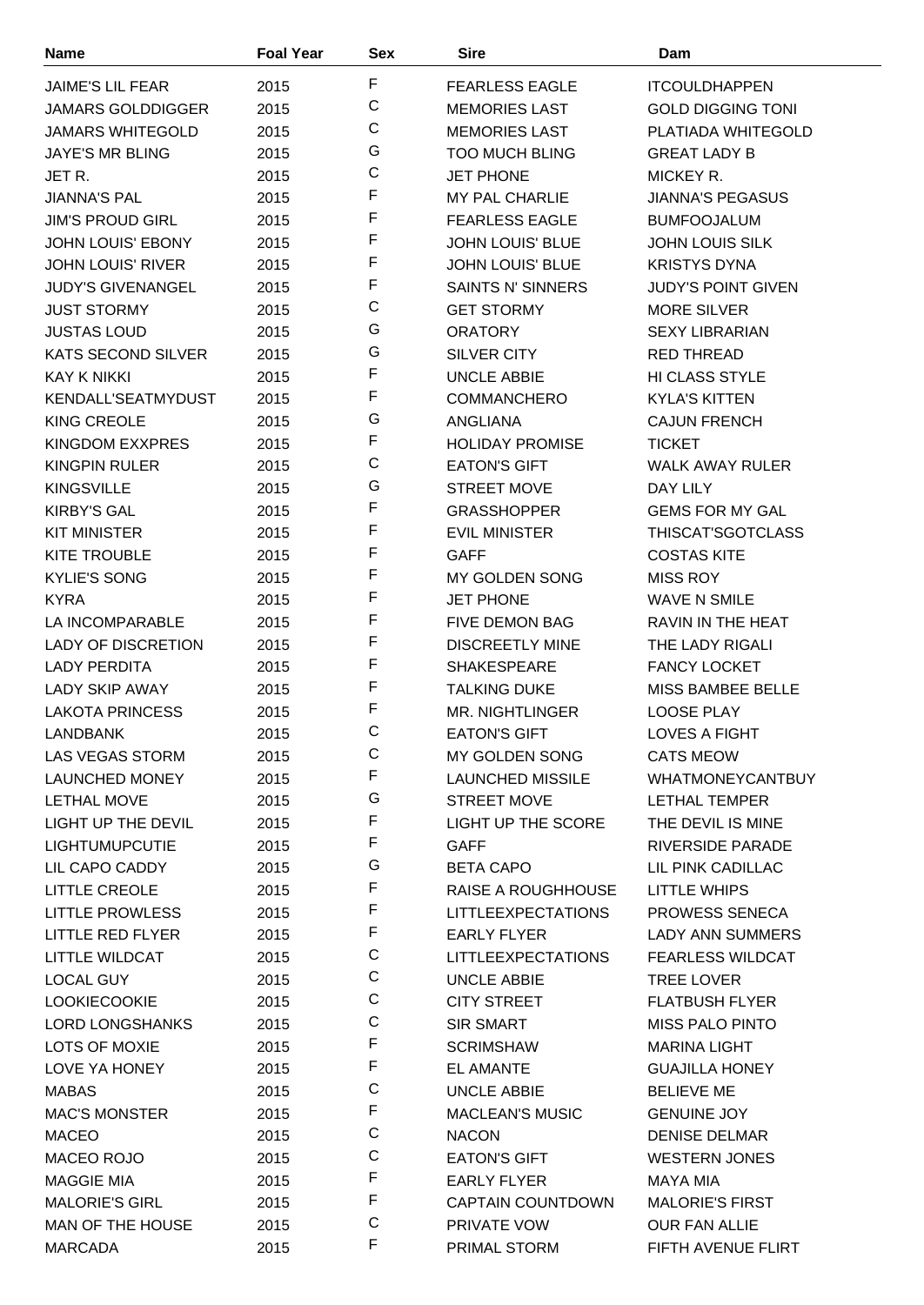| <b>Name</b>               | <b>Foal Year</b> | <b>Sex</b>  | <b>Sire</b>               | Dam                       |
|---------------------------|------------------|-------------|---------------------------|---------------------------|
| <b>MESQUITE BEAN</b>      | 2015             | F           | <b>GAFF</b>               | A P QUEEN                 |
| <b>MICKEY'S HALO</b>      | 2015             | $\mathsf C$ | <b>MICKEY'S MIRAGE</b>    | <b>ANNA'S HALO</b>        |
| <b>MIMEOGRAPH</b>         | 2015             | F           | <b>ANGLIANA</b>           | <b>ENDLESS DATE</b>       |
| <b>MISS BETTYLEE</b>      | 2015             | F           | <b>GRASSHOPPER</b>        | <b>CREPE MYRTLE</b>       |
| <b>MISS ELITE</b>         | 2015             | F           | <b>GO NOW</b>             | <b>MISS ROCIO</b>         |
| <b>MISS HOPPER</b>        | 2015             | F           | <b>GRASSHOPPER</b>        | <b>MY GIRL BESS</b>       |
| <b>MISS REVEILLE</b>      | 2015             | F           | <b>WIMBLEDON</b>          | NAUGHTY N PG              |
| <b>MISS TERIHA</b>        | 2015             | F           | <b>LIGHT UP THE SCORE</b> | EMERALDFORAJUDGE          |
| <b>MIZ MOSTA</b>          | 2015             | F           | <b>TIZ WONDERFUL</b>      | <b>OLMOSTA</b>            |
| <b>MOMSABARMAID</b>       | 2015             | G           | <b>GAFF</b>               | <b>BARMAID PRETTY</b>     |
| MONEYDOWNARATHOLE         | 2015             | $\mathsf C$ | <b>MR. NIGHTLINGER</b>    | <b>SKYE RIDGE</b>         |
| <b>MOONSHINERBOY</b>      | 2015             | $\mathsf C$ | GO RED GO                 | <b>CONGOLESE</b>          |
| <b>MORENZ</b>             | 2015             | $\mathsf C$ | <b>WILDNESS</b>           | <b>MADAM MONACO</b>       |
| <b>MORNING CLOUD</b>      | 2015             | F           | <b>MORNING LINE</b>       | <b>WISESTAR</b>           |
| MR TEXASPROSPECTOR        | 2015             | $\mathsf C$ | <b>ORATORY</b>            | <b>GALORE</b>             |
| MR. FEARLESS              | 2015             | G           | <b>FEARLESS EAGLE</b>     | <b>MISS GOLDEN CAT</b>    |
| MR. FINAGLER              |                  | $\mathsf C$ | NIAGARA CAUSEWAY          | UNBRIDLED SPIRIT          |
| <b>MS CLASSIC WEST</b>    | 2015<br>2015     | F           | <b>INTIMIDATOR</b>        | <b>MS CLASSIC SENECA</b>  |
|                           |                  | F           |                           |                           |
| <b>MS. RED ROCKETTE</b>   | 2015             | C           | <b>CAPTAIN COUNTDOWN</b>  | <b>MS. WINFREY</b>        |
| <b>MUDDY WATER</b>        | 2015             | F           | <b>EVIL MINISTER</b>      | <b>NUIT DE ANGEL</b>      |
| <b>MULA CHAMULA</b>       | 2015             | $\mathsf C$ | <b>EL KINGDOM</b>         | <b>LADY SCORPION</b>      |
| <b>MULA DANCER</b>        | 2015             | $\mathsf C$ | <b>MULA GULA</b>          | <b>ZOLENA</b>             |
| <b>MY GOLDEN TALE</b>     | 2015             | M           | <b>MY GOLDEN SONG</b>     | <b>CAT TALE</b>           |
| <b>MY SILVER OAKS</b>     | 2015             |             | <b>SILVER CITY</b>        | TOES IN THE SAND          |
| <b>NASTY CRITTER</b>      | 2015             | G<br>F      | <b>SING BABY SING</b>     | <b>MISS BUSY</b>          |
| <b>NEW YORK GAL</b>       | 2015             |             | <b>MOOJAB</b>             | GO GO NICE                |
| <b>NINAS PERFECT</b>      | 2015             | F           | <b>THUNDER PERFECT</b>    | EVA DEL SOL               |
| <b>NINE ISSUES</b>        | 2015             | $\mathsf C$ | PREFERRED ISSUE           | <b>RAININTHEBAR</b>       |
| NO OPTION IN TEXAS        | 2015             | C           | <b>GAFF</b>               | <b>OPTIONAL</b>           |
| <b>NOTHAVINGIT</b>        | 2015             | $\mathsf C$ | <b>SING BABY SING</b>     | <b>SECRET SWEEP</b>       |
| NOVA BOY                  | 2015             | С           | BOYS AT TOSCONOVA         | <b>JEALOUS FORUM</b>      |
| <b>OLETA INEZ</b>         | 2015             | F           | <b>GRASSHOPPER</b>        | <b>FUNNY TUNE</b>         |
| <b>OLGA'S SON</b>         | 2015             | G           | <b>FEARLESS EAGLE</b>     | <b>OLGA</b>               |
| ON THE HONOR ROLL         | 2015             | $\mathsf C$ | <b>CONTEMPORARY</b>       | <b>ANNIE'S HONOR</b>      |
| <b>ORENA STARSHINE</b>    | 2015             | F           | <b>DESERT DARBY</b>       | <b>ORENA</b>              |
| <b>ORRIN THE WAVES</b>    | 2015             | F           | <b>SCRIMSHAW</b>          | WAVY'S HALO               |
| <b>OUTFOXED SE</b>        | 2015             | C           | <b>PARADING</b>           | <b>SUMMER QUEEN</b>       |
| PATRONA MARGARITA         | 2015             | F           | <b>SPECIAL RATE</b>       | <b>MARGARITA MISTRESS</b> |
| PEPPERMINT FLYER          | 2015             | G           | <b>EARLY FLYER</b>        | PEPPERMINT BLING          |
| PERFECT CLASS             | 2015             | F           | <b>JERSEY TOWN</b>        | <b>CLASS OF FIFTY TWO</b> |
| PERFECTLY PRECIOUS        | 2015             | F           | HABAYEB                   | EVEN MONEY HONEY          |
| PHILLIP JOE               | 2015             | C           | <b>CAPTAIN COUNTDOWN</b>  | <b>HOT CHAFFEE</b>        |
| <b>PICKNNGRINN</b>        | 2015             | $\mathsf C$ | <b>STAR GUITAR</b>        | <b>JENNIFER'S AFFAIR</b>  |
| PICTURE ME CLASSY         | 2015             | $\mathsf C$ | <b>DYNAMEAUX</b>          | LA BIUDA NEGRA            |
| PINK ADOBE                | 2015             | F           | <b>CROSSBOW</b>           | COYOTE CAFE               |
| <b>PLATINUM N GOLD</b>    | 2015             | $\mathsf C$ | <b>GOLDON</b>             | <b>JENNA LEA'S JEWEL</b>  |
| POGO SPOT                 | 2015             | C           | AFLEET BOB                | K D CHEYENNE              |
| POOL OF SILOAM            | 2015             | F           | <b>DOMINUS</b>            | OTHER LADY                |
| <b>PRANCINGMISSTISSY</b>  | 2015             | F           | <b>FIVE DEMON BAG</b>     | <b>LITTLE MISS TISSY</b>  |
| <b>PRECIOUSPROSPECTOR</b> | 2015             | C           | <b>INTIMIDATOR</b>        | <b>MY PRECIOUS TRICK</b>  |
| <b>PRIMAL PAST</b>        | 2015             | F           | PRIMAL STORM              | <b>STILLATOUCH</b>        |
| <b>QUEEN FOR KING</b>     | 2015             | F           | <b>SING BABY SING</b>     | QUEENOFKINGWILLIAM        |
| QUEEN'SREDBOY             | 2015             | G           | GO RED GO                 | <b>QUEEN'S MICHELLE</b>   |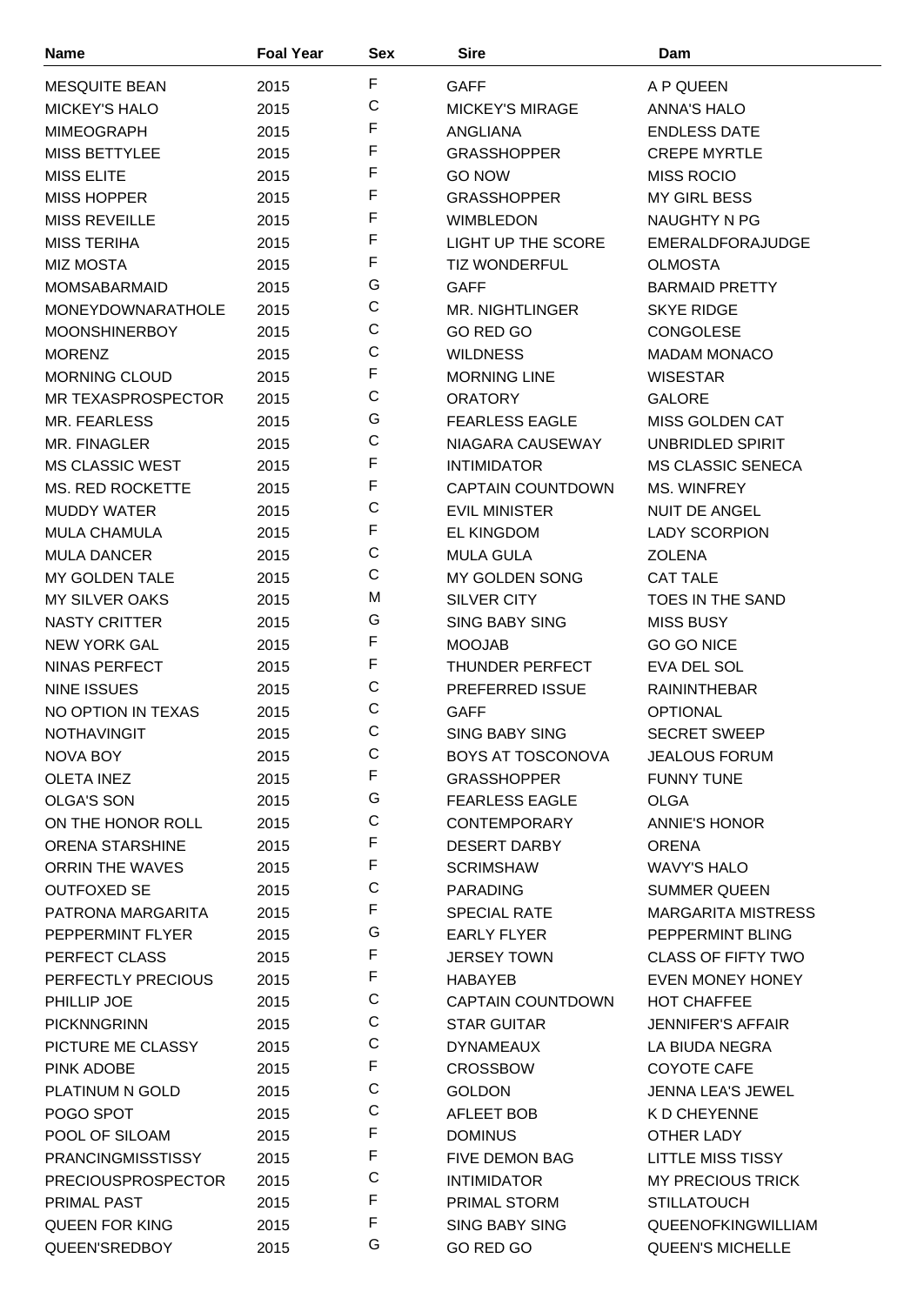| <b>Name</b>                            | <b>Foal Year</b> | <b>Sex</b>   | <b>Sire</b>               | Dam                       |
|----------------------------------------|------------------|--------------|---------------------------|---------------------------|
| <b>QUIET ANGLIANA</b>                  | 2015             | $\mathsf{C}$ | ANGLIANA                  | <b>BIN QUIET</b>          |
| <b>RALPH'S FORTY TEN</b>               | 2015             | $\mathbf C$  | <b>ORDERLY</b>            | <b>SHINY NICKEL</b>       |
| <b>RAMBLIN FEVER</b>                   | 2015             | $\mathsf C$  | <b>EATON'S GIFT</b>       | <b>PELICAN LAKE</b>       |
| <b>RANGE BOSS</b>                      | 2015             | $\mathsf{C}$ | <b>FLOWER ALLEY</b>       | <b>COUNT THE TEARS</b>    |
| <b>RED DRESS</b>                       | 2015             | M            | <b>TOO MUCH BLING</b>     | <b>RED CELL</b>           |
| <b>REDATORY</b>                        | 2015             | C            | <b>ORATORY</b>            | <b>MY SILVER SONG</b>     |
| <b>REDICULOUS</b>                      | 2015             | $\mathsf{C}$ | <b>OLD FASHIONED</b>      | N.Y. FRIEND               |
| <b>RIBBON CANE</b>                     | 2015             | G            | <b>MY GOLDEN SONG</b>     | SHE'SAMARK                |
| <b>RIVER MINT</b>                      | 2015             | $\mathsf C$  | <b>LISTED MINT</b>        | <b>MONEY RIVER</b>        |
| ROCK HARD SONG                         | 2015             | F            | MY GOLDEN SONG            | ROCK HARD SUE             |
| <b>ROCK PACHE</b>                      | 2015             | $\mathsf{C}$ | <b>LITTLEEXPECTATIONS</b> | <b>TIFFANY ROYAL</b>      |
| ROCKIN ROYALTY                         | 2015             | F            | <b>EARLY FLYER</b>        | <b>OUR ROYAL SAINT</b>    |
| <b>ROMANCING ELISE</b>                 | 2015             | C            | <b>BONFIRE ROMANCE</b>    | NINETY TO NOTHING         |
| <b>ROMANCING PIPER</b>                 | 2015             | $\mathsf C$  | <b>BONFIRE ROMANCE</b>    | ONE DOLLAR SHORT          |
| <b>ROMANS SIX</b>                      | 2015             | C            | <b>UNCLE ABBIE</b>        | <b>RUN FOR MARC</b>       |
| ROUNDABOUT ROBBIE                      | 2015             | $\mathsf C$  | <b>INTIMIDATOR</b>        | ROUNDABOUT LASS           |
| ROYAL REALITY                          | 2015             | $\mathsf{C}$ | <b>JERSEY TOWN</b>        | <b>ROYALACTGO</b>         |
| <b>RUN NANCY SUE</b>                   | 2015             | F            | STATE YOUR CASE           | <b>RUNAWAY NANCY</b>      |
| <b>RUNALLNIGHT</b>                     | 2015             | $\mathsf C$  | <b>OXBOW</b>              | <b>RED TABBY</b>          |
| <b>RUNAWAY GATO</b>                    | 2015             | C            | POWER STORM               | <b>KIUAH</b>              |
| <b>RUNWAY SCORE</b>                    | 2015             | F            | <b>LIGHT UP THE SCORE</b> | <b>MISS PHOTOGENIC</b>    |
|                                        |                  | F            |                           |                           |
| S S F IT'S A GIRL                      | 2015             | C            | <b>IT'S A SIGNER</b>      | <b>CYNTHIAS GIRL</b>      |
| <b>SAINT EDUARD</b>                    | 2015             | $\mathsf C$  | ANGLIANA                  | <b>SWEETCOTTONKANDIE</b>  |
| <b>SAINT MISSILE</b>                   | 2015             | F            | <b>LAUNCHED MISSILE</b>   | <b>SIBLEY SAINT</b>       |
| <b>SALTY HEART</b>                     | 2015             | $\mathsf C$  | UNBRIDLED'S HEART         | <b>TINA THE TIGER</b>     |
| <b>SAMIRA'S TIAGO</b><br>SAVANNAH ANNA | 2015             | F            | <b>AMERICAN CHAMP</b>     | <b>SAMIRA</b>             |
|                                        | 2015             | F            | <b>NACON</b>              | <b>SASSY SIMONE</b>       |
| <b>SCHOOL ROAD ANNIE</b>               | 2015             | F            | <b>ERLTON</b>             | <b>CHIC CALLED SUE</b>    |
| <b>SCOREEARLYANDOFTEN</b>              | 2015             | M            | <b>EARLY FLYER</b>        | <b>SCORING CHICK</b>      |
| <b>SERGEANT SUE</b>                    | 2015             | F            | PROUD CITIZEN             | <b>RUNNING DISPUTE</b>    |
| <b>SERMONONTHEMOUNT</b>                | 2015             | F            | <b>TIZ WONDERFUL</b>      | <b>LOCKITUP</b>           |
| <b>SEVEN S'S SPECIAL</b>               | 2015             | F            | <b>SPECIAL RATE</b>       | <b>ANOTHER DAY</b>        |
| <b>SHAWNA MORGAN</b>                   | 2015             | F            | <b>EATON'S GIFT</b>       | TAE AND BAY               |
| SHE'S A WEE DEVIL                      | 2015             | F            | <b>SILENT PICTURE</b>     | SHE'S LETAL               |
| <b>SHE'S PRETTY LUCKY</b>              | 2015             | F            | <b>LOOKIN AT LUCKY</b>    | <b>PRETTY AMUSING</b>     |
| SHES A TEXAN                           | 2015             | F            | <b>GRASSHOPPER</b>        | <b>CREMA D'ORO</b>        |
| SHES OUR FASTEST                       | 2015             | F            | <b>ORATORY</b>            | DAWALI                    |
| SHEZA GREAT ONE                        | 2015             | F            | TIZ THE ONE               | SHEZAGREATGAL             |
| <b>SHEZSINGINGOURSONG</b>              | 2015             | F            | MY GOLDEN SONG            | <b>SHEZGOODASITGETS</b>   |
| SHIASGOLD LADY                         | 2015             | F            | <b>GOLD RANGER</b>        | <b>EMBRACETHELADY</b>     |
| SHINE ON ME                            | 2015             | F            | <b>LANGFUHR</b>           | <b>EVRSTRIVE EVRSHINE</b> |
| <b>SHIPLAP</b>                         | 2015             | F            | <b>SPECIAL RATE</b>       | SHES HER OWN POSSE        |
| <b>SHONUFF PURDY</b>                   | 2015             | $\mathsf C$  | <b>EATON'S GIFT</b>       | OPPORTUNITY NOCKIN        |
| SI AMIGO                               | 2015             | C            | <b>DYNAMEAUX</b>          | AMIGA                     |
| <b>SILENT LEGEND</b>                   | 2015             | G            | <b>SILENT PICTURE</b>     | LEGENDARY DAY             |
| <b>SILIS</b>                           | 2015             |              | <b>EARLY FLYER</b>        | ROYAL SOUP                |
| SILVER IN THE CITY                     | 2015             | F            | SILVER CITY               | <b>KACHINGA</b>           |
| <b>SILVER LUKE SILVER</b>              | 2015             | $\mathsf C$  | <b>TOO MUCH BLING</b>     | MY LOST SILVER            |
| SILVER WATER                           | 2015             | F            | <b>SILVER CITY</b>        | <b>AGUASCALIENTES</b>     |
| SILVER'S SWAN SONG                     | 2015             | F            | MY GOLDEN SONG            | <b>FORMAL LEGEND</b>      |
| SIMPLY SPEAKING                        | 2015             | G            | <b>ORATORY</b>            | SIMPLY AGAIN              |
| <b>SINFULLY GOLDEN</b>                 | 2015             | $\mathsf C$  | MY GOLDEN SONG            | SOMETHING SINFUL          |
| SING PRADA SING                        | 2015             | F            | <b>SING BABY SING</b>     | KIMBELL'S PRADA           |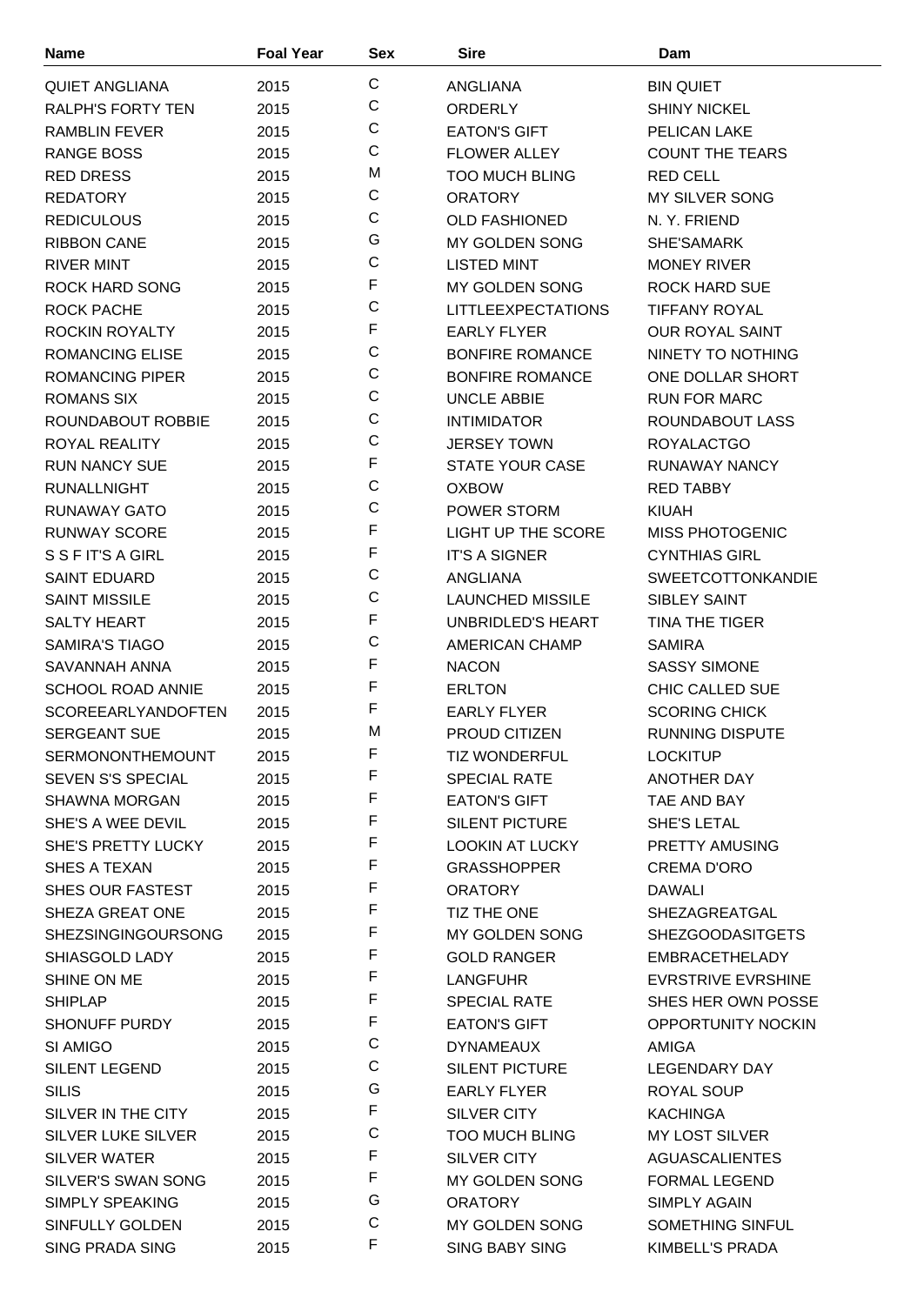| <b>Name</b>                                     | <b>Foal Year</b> | Sex         | <b>Sire</b>                         | Dam                                     |
|-------------------------------------------------|------------------|-------------|-------------------------------------|-----------------------------------------|
| <b>SITTING BULL</b>                             | 2015             | C           | <b>ARTIE SCHILLER</b>               | SMOLDERING BEAUTY                       |
| <b>SIX GIFTS</b>                                | 2015             | F           | <b>EATON'S GIFT</b>                 | <b>SMELLINLIKEAROSE</b>                 |
| <b>SIZZLIN FLYER</b>                            | 2015             | $\mathsf C$ | <b>EARLY FLYER</b>                  | SIZZLIN LIZZIE                          |
| <b>SLEWZY</b>                                   | 2015             | F           | <b>JET PHONE</b>                    | <b>SLEW THE BLUES</b>                   |
| <b>SLICKETY CRICKET</b>                         | 2015             | F           | <b>GRASSHOPPER</b>                  | <b>CITY SLICK</b>                       |
| <b>SMART'S KINGDOM</b>                          | 2015             | G           | <b>SIR SMART</b>                    | POSSUM KINGDOM                          |
| <b>SNOOKERS</b>                                 | 2015             | C           | EL CORREDOR                         | <b>BEST EXPECTATIONS</b>                |
| <b>SOLAR EFFECT</b>                             | 2015             | C           | <b>CROSSBOW</b>                     | <b>SOLARFAST</b>                        |
| SONG OF ASUCAR                                  | 2015             | F           | MY GOLDEN SONG                      | POQUITA ASUCAR                          |
| SOUNDS OF TEXAS                                 | 2015             | F           | <b>EUROEARS</b>                     | <b>EMINENCE</b>                         |
| <b>SPANISH ANGEL</b>                            | 2015             | F           | <b>EARLY FLYER</b>                  | LA POLI                                 |
| <b>SPECIAL ENDING</b>                           | 2015             | F           | <b>SPECIAL RATE</b>                 | <b>BUCKSTAR</b>                         |
| <b>SPECIAL TRAIL</b>                            | 2015             | C           | <b>SPECIAL RATE</b>                 | <b>TACTICAL TRAIL</b>                   |
| <b>SPECIAL UNCLE</b>                            | 2015             | С           | UNCLE ABBIE                         | <b>SPECIAL NANCY</b>                    |
| <b>SPICY SUPRISE</b>                            | 2015             | F           | <b>LATENT HEAT</b>                  | <b>SUPER DELICIOUS</b>                  |
| <b>SPORTS GUY</b>                               | 2015             | G           | <b>SPORTSMEISTER</b>                | ETHAN'S SECRET                          |
| <b>STARDUSTER</b>                               | 2015             | F           | <b>GRASSHOPPER</b>                  | <b>LEZLIE LEE</b>                       |
| STARFACE GUY                                    | 2015             | G           | <b>EATON'S GIFT</b>                 | ELEGANT LOOM                            |
| <b>STARRATE</b>                                 | 2015             | С           | <b>SPECIAL RATE</b>                 | <b>WIMBLEDON STAR</b>                   |
| <b>STARSHINE</b>                                | 2015             | F           | <b>SING BABY SING</b>               | <b>MS ASTAR</b>                         |
| <b>STORM'S CLOSE</b>                            | 2015             | C           | <b>MUST BE FAIR</b>                 | DARBY CAT                               |
| <b>STORMY WORLD</b>                             |                  | F           |                                     |                                         |
| <b>SUGAR CANE</b>                               | 2015             | C           | <b>GRIGIO</b><br><b>GRASSHOPPER</b> | SHEZ GOT THE GOLD<br><b>SUGAR CANDY</b> |
|                                                 | 2015             | F           |                                     |                                         |
| <b>SUMTHINFORHONDA</b>                          | 2015             | F           | <b>CAPTAIN COUNTDOWN</b>            | <b>GLITTER ME GONE</b>                  |
| <b>SUNDAYMORNINGSAINT</b><br><b>SUNLIT SONG</b> | 2015             | C           | <b>ALTERNATION</b>                  | <b>GOSPEL GAL</b>                       |
|                                                 | 2015             | C           | MY GOLDEN SONG                      | FLY SO TRUE                             |
| <b>SUNZ UP</b>                                  | 2015             | C           | <b>CHITOZ</b>                       | <b>MOONLIGHT CRUISE</b>                 |
| <b>SWEET WARRIOR</b>                            | 2015             | G           | <b>WARRIOR'S REWARD</b>             | <b>SWEET AND YOE</b>                    |
| <b>SWIFT SHOCK</b>                              | 2015             | F           | MY GOLDEN SONG                      | <b>SHOCKTIME</b>                        |
| T. P. RIGHT LANE                                | 2015             | F           | <b>EATON'S GIFT</b>                 | <b>WRENICE</b>                          |
| <b>TALES TRUE LOVE</b>                          | 2015             | F           | TALE OF THE CAT                     | ROYAL SNEAK                             |
| <b>TATI'S NIGHT ICE</b>                         | 2015             | F           | <b>CELESTIC NIGHT</b>               | EBONY N ICE                             |
| <b>TAYLOR TAY</b>                               | 2015             | C           | ANGLIANA                            | <b>LADY PRIMAL</b>                      |
| <b>TEJAS TWISTER</b>                            | 2015             | C           | <b>TOO MUCH BLING</b>               | <b>GENTLE MAGGIE</b>                    |
| <b>TEX HOPPER</b>                               | 2015             | C           | <b>GRASSHOPPER</b>                  | WINDBLOWN (IRE)                         |
| <b>TEXAS CAUSEWAY</b>                           | 2015             | F           | ANGLIANA                            | <b>IMPERIAL POMEROY</b>                 |
| <b>TEXAS CHAPARRAL</b>                          | 2015             | $\mathsf C$ | <b>TOO MUCH BLING</b>               | PREPPY LASS                             |
| <b>TEXAS HOPPER</b>                             | 2015             |             | <b>GRASSHOPPER</b>                  | <b>PROUDTOBEAPRADO</b>                  |
| <b>TEXAS JELLY BEAN</b>                         | 2015             | F           | COLONEL JOHN                        | <b>TEXAS COUNTRY DOLL</b>               |
| <b>TEXAS LONG BOW</b>                           | 2015             | C           | <b>CROSSBOW</b>                     | DETERMINED DARIA                        |
| <b>TEXAS ROUGH</b>                              | 2015             | F           | <b>DATRICK</b>                      | ARPEGE                                  |
| <b>TEXAS ROUGHIAN</b>                           | 2015             | F           | <b>DATRICK</b>                      | <b>TENSAS KAREN</b>                     |
| <b>TEXAS STORM CHASER</b>                       | 2015             | C           | RUN AWAY AND HIDE                   | <b>RULE OF TWELFTHS</b>                 |
| THE LUMBER GAL                                  | 2015             | F           | THE LUMBER GUY                      | DRY HEAT                                |
| <b>THISAINTNOALLEYCAT</b>                       | 2015             | F           | <b>GAFF</b>                         | <b>FAST ACTING CAT</b>                  |
| THREE SPEED                                     | 2015             | C           | <b>BRILLIANT SPEED</b>              | <b>EXCLUSIVE DANIELLE (GB)</b>          |
| TIME TO CHANGE                                  | 2015             | C           | <b>LIAISON</b>                      | TIME TO CASH                            |
| <b>TOLEDO PACHE</b>                             | 2015             | C           | <b>LITTLEEXPECTATIONS</b>           | <b>TRIFOLIUM</b>                        |
| <b>TOO MANY AFFAIRS</b>                         | 2015             | F           | <b>TOO MUCH BLING</b>               | <b>MIMI'S AFFAIR</b>                    |
| <b>TOO MUCH CANDELARI</b>                       | 2015             | F           | <b>TOO MUCH BLING</b>               | <b>EXPECT RAIN</b>                      |
| <b>TOTALLY NAKED</b>                            | 2015             | F           | <b>TOTAL BULL</b>                   | <b>RUNS NAKED</b>                       |
| TOUCH AND GO                                    | 2015             | C           | <b>EATON'S GIFT</b>                 | <b>STREET CELL</b>                      |
| <b>TRICKY COWBOY</b>                            | 2015             | C           | <b>EVIL MINISTER</b>                | <b>SISTER BREEZE</b>                    |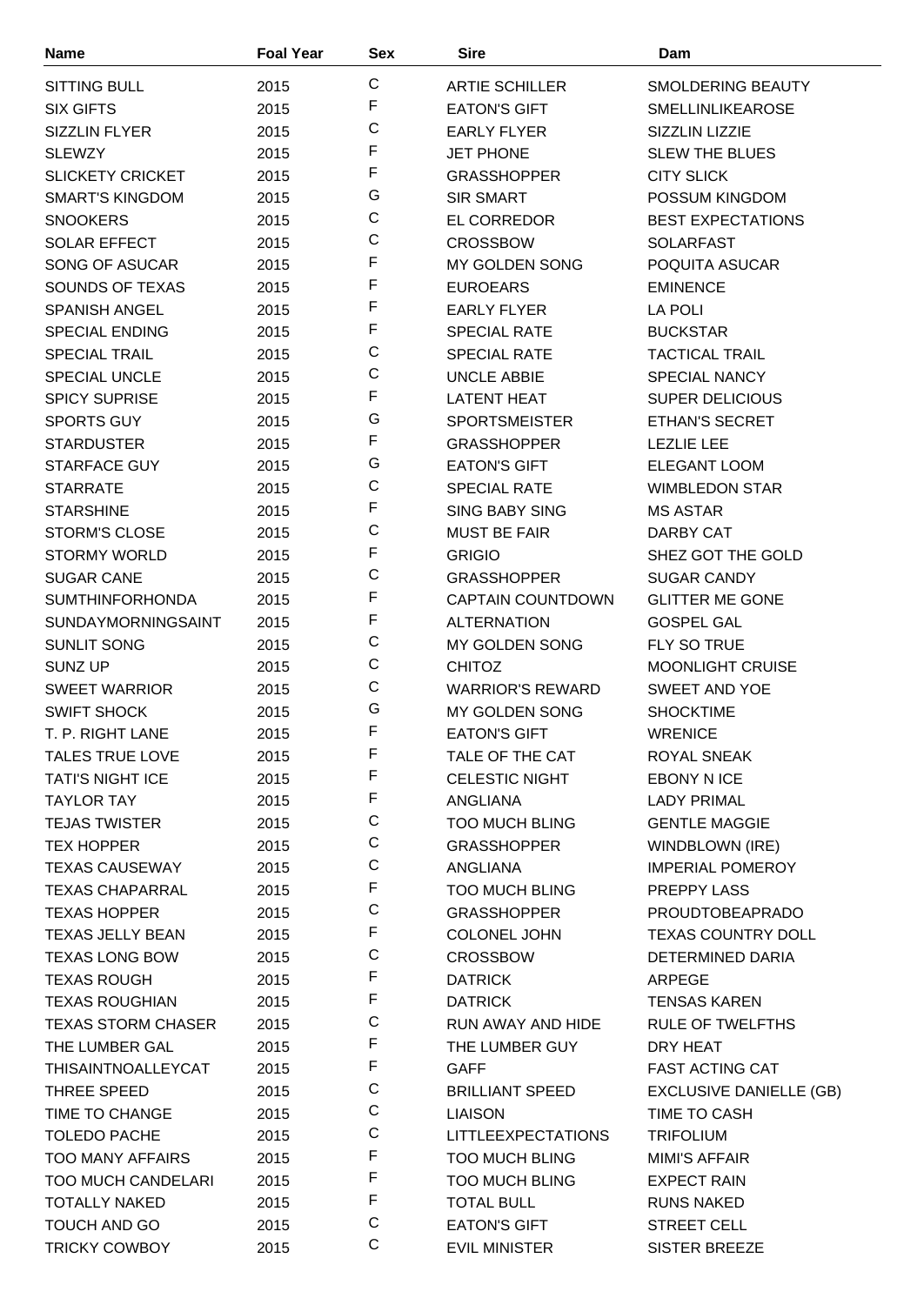| <b>Name</b>                      | <b>Foal Year</b> | Sex         | <b>Sire</b>                                   | Dam                                         |
|----------------------------------|------------------|-------------|-----------------------------------------------|---------------------------------------------|
| <b>TRISTAN'S DREAM</b>           | 2015             | $\mathsf C$ | <b>ELDON'S EFFORT</b>                         | <b>GIVEN POINT</b>                          |
| <b>TRUE CONFESSION</b>           | 2015             | F           | <b>BROKEN VOW</b>                             | <b>RUBY'S BIG BAND</b>                      |
| <b>TRUEASCANBE</b>               | 2015             | $\mathsf C$ | GO RED GO                                     | TRU COPY                                    |
| TUFF TALKIN TEXAN                | 2015             | G           | <b>ORATORY</b>                                | <b>FIRST WISH</b>                           |
| <b>TWO STEP TEX</b>              | 2015             | $\mathsf C$ | <b>TWO STEP SALSA</b>                         | <b>OUR HOT MAMA</b>                         |
| <b>TWOSHADESOFSILVER</b>         | 2015             | F           | MY GOLDEN SONG                                | <b>TEXAS SMILE</b>                          |
| <b>U COMPLETE ME</b>             | 2015             | $\mathsf C$ | <b>ICE BOX</b>                                | <b>COMPLETE RULE</b>                        |
| <b>UNNAMED</b>                   | 2015             | F           | <b>DOMINUS</b>                                | <b>AMBLE</b>                                |
| <b>UNNAMED</b>                   | 2015             | F           | <b>ADMINISTRATION</b>                         | ANNELOU                                     |
| <b>UNNAMED</b>                   | 2015             | $\mathsf C$ | <b>LAPTOP COMPUTER</b>                        | AWESOME DUDETTE                             |
| <b>UNNAMED</b>                   | 2015             | F           | MY GOLDEN SONG                                | <b>BONITA BELLE</b>                         |
| <b>UNNAMED</b>                   | 2015             | F           | ARCHARCHARCH                                  | CAT'S M.D.                                  |
| <b>UNNAMED</b>                   | 2015             | $\mathsf C$ | <b>LITTLEEXPECTATIONS</b>                     | CAUSE I'M A JONES                           |
| <b>UNNAMED</b>                   | 2015             | $\mathsf C$ | UNBRIDLED'S HEART                             | <b>CLEARLY PERSUADED</b>                    |
| <b>UNNAMED</b>                   | 2015             | $\mathsf C$ | PENITENT MAN                                  | <b>DAJOHNA</b>                              |
| <b>UNNAMED</b>                   | 2015             | $\mathsf C$ | TIZ THE ONE                                   | DATTTS COOL                                 |
| <b>UNNAMED</b>                   | 2015             | $\mathsf C$ | MY GOLDEN SONG                                | <b>DIXIE DUST</b>                           |
| <b>UNNAMED</b>                   | 2015             | F           | <b>DEVILS PULPIT</b>                          | <b>DOUBLE DEALING</b>                       |
| <b>UNNAMED</b>                   | 2015             | C           | <b>DEVILS PULPIT</b>                          | <b>DR'S GAL</b>                             |
| <b>UNNAMED</b>                   | 2015             | F           | <b>HOLD ME BACK</b>                           | <b>ENCHANTING</b>                           |
| <b>UNNAMED</b>                   | 2015             | F           | PENITENT MAN                                  | <b>EXPECT MICHELLE</b>                      |
| <b>UNNAMED</b>                   |                  | F           | <b>GAFF</b>                                   | <b>EXPECTING A LADY</b>                     |
| <b>UNNAMED</b>                   | 2015             | F           | <b>CHITOZ</b>                                 | <b>FOREVER BRILLIANT</b>                    |
| <b>UNNAMED</b>                   | 2015             | $\mathsf C$ | <b>UNCLE ABBIE</b>                            | <b>FOREVER PARADISE</b>                     |
| <b>UNNAMED</b>                   | 2015             | $\mathsf C$ | <b>MY GOLDEN SONG</b>                         | <b>FORMAL FLYER</b>                         |
| <b>UNNAMED</b>                   | 2015<br>2015     | $\mathsf C$ | PENITENT MAN                                  | <b>FORTUNISTIC</b>                          |
| <b>UNNAMED</b>                   |                  | F           | <b>READ THE FOOTNOTES</b>                     | <b>GOLD N GLAMORE</b>                       |
| <b>UNNAMED</b>                   | 2015             | $\mathsf C$ | <b>HABAYEB</b>                                | <b>GOLD STREAMER</b>                        |
|                                  | 2015             | F           |                                               |                                             |
| <b>UNNAMED</b><br><b>UNNAMED</b> | 2015<br>2015     | $\mathsf C$ | NIAGARA CAUSEWAY<br><b>TAPIZAR</b>            | <b>GREY PAREE</b><br><b>HARBOR CHIEF</b>    |
|                                  |                  | С           |                                               | <b>HER WILDESS DREAM</b>                    |
| <b>UNNAMED</b>                   | 2015             | F           | <b>SILENT PICTURE</b>                         | I'M JUST AWESOME                            |
| <b>UNNAMED</b><br><b>UNNAMED</b> | 2015<br>2015     | F           | SILVER CITY<br><b>ORATORY</b>                 | <b>IDLE THOUGHTS</b>                        |
| <b>UNNAMED</b>                   | 2015             | F           | <b>CHITOZ</b>                                 | <b>KISSMEPLEASE</b>                         |
| UNNAMED                          |                  | F           | <b>BETA CAPO</b>                              | <b>MARFA TINKLE BELL</b>                    |
| <b>UNNAMED</b>                   | 2015<br>2015     | F           | PENITENT MAN                                  | <b>MELODIC ESCAPADE</b>                     |
|                                  |                  | F           | <b>MACLEAN'S MUSIC</b>                        | MORE THAN A SONG                            |
| <b>UNNAMED</b>                   | 2015             | F           |                                               | <b>MORSEL</b>                               |
| <b>UNNAMED</b>                   | 2015             | $\mathsf C$ | <b>MUNNINGS</b><br><b>INTIMIDATOR</b>         | <b>MS. ROCKIN STORM</b>                     |
| <b>UNNAMED</b><br>UNNAMED        | 2015             | $\mathsf C$ | <b>HOLD ME BACK</b>                           | MY GIRL GABBY                               |
| <b>UNNAMED</b>                   | 2015<br>2015     | F           | <b>SOARING EMPIRE</b>                         | NO SPEED LIMIT                              |
|                                  |                  | F           |                                               |                                             |
| <b>UNNAMED</b><br><b>UNNAMED</b> | 2015<br>2015     | F           | PENITENT MAN<br>NIAGARA CAUSEWAY              | PIT LIZARD<br><b>PULPITINA</b>              |
|                                  |                  | F           | <b>SPECIAL RATE</b>                           | <b>QUIET LING</b>                           |
| <b>UNNAMED</b>                   | 2015             | $\mathsf C$ |                                               | R SALTY VET                                 |
| <b>UNNAMED</b>                   | 2015             | F           | <b>MASS MEDIA</b><br><b>ALGORITHMS</b>        | <b>RUN JAMAICAN'S RUN</b>                   |
| <b>UNNAMED</b>                   | 2015             | $\mathsf C$ |                                               |                                             |
| <b>UNNAMED</b>                   | 2015             | F           | <b>EATON'S GIFT</b>                           | <b>SALAH'S DANCER</b>                       |
| <b>UNNAMED</b>                   | 2015             | $\mathsf C$ | DAY OF THE CAT                                | <b>SERGEANT MIMI</b>                        |
| <b>UNNAMED</b>                   | 2015             | F           | <b>AWESOME PATRIOT</b><br><b>SPECIAL RATE</b> | SHATTERED SPIRIT<br><b>SHESBLONDELIKEME</b> |
| <b>UNNAMED</b>                   | 2015             | $\mathsf C$ | <b>PENITENT MAN</b>                           |                                             |
| <b>UNNAMED</b><br><b>UNNAMED</b> | 2015<br>2015     | F           | <b>AMERICAN LION</b>                          | SODA QUEEN<br><b>SOUTHERN SPICE</b>         |
| <b>UNNAMED</b>                   | 2015             | F           | POINT OF ENTRY                                | SPEEDY MCGREEDY                             |
|                                  |                  |             |                                               |                                             |